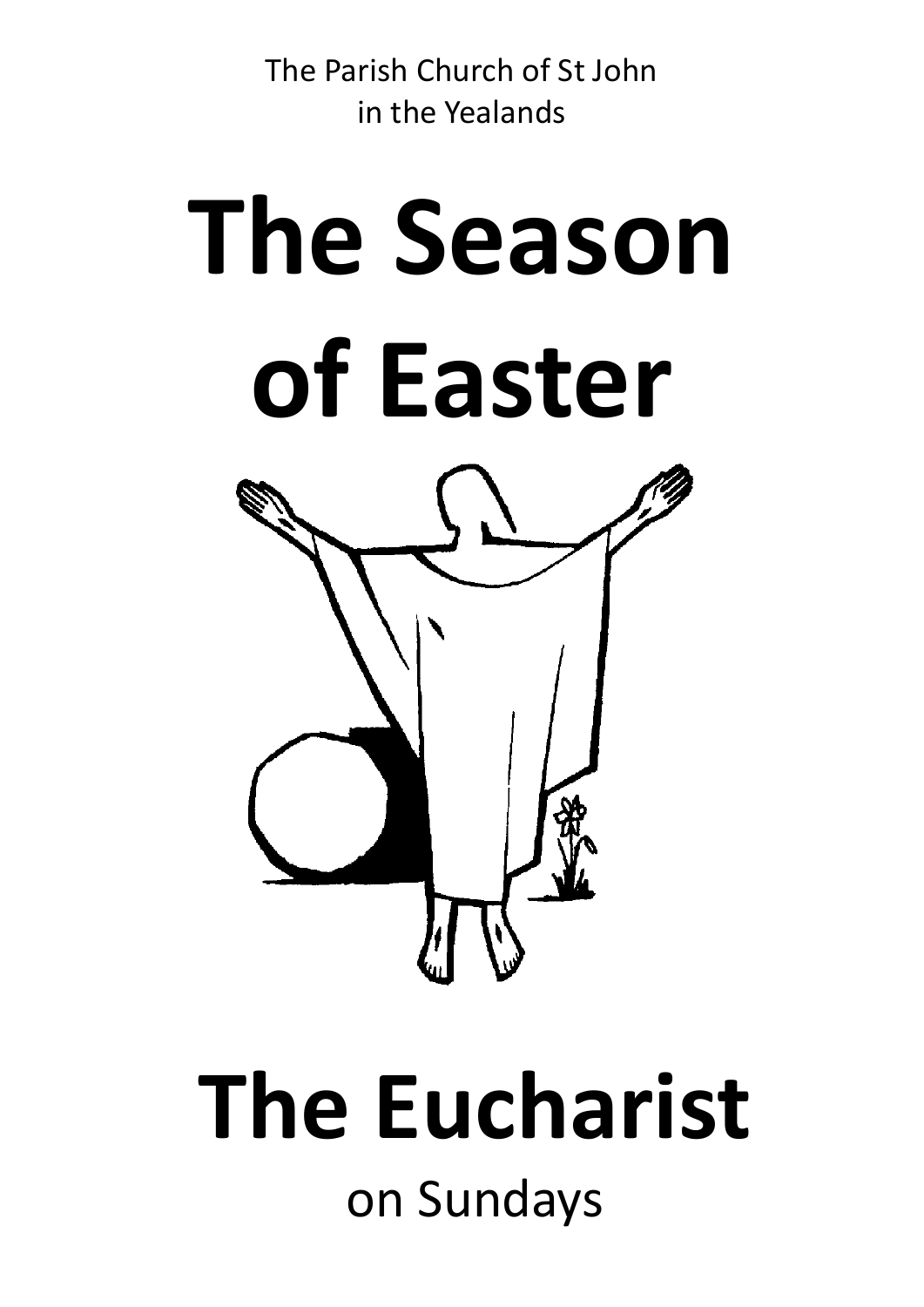# *Welcome to our worship today*

We gather as God's people to celebrate together the Eucharist, within the guidance we continue to follow in response to the COVID-19 pandemic. We do so with a loving concern for each other's safety and well-being.

Please follow the guidance below:

- Hand sanitiser is encouraged on entering and leaving;
- Face coverings are optional when inside the building (except as detailed below);
- Space between households in pews is self-regulated;
- The Peace is shared visually, not physically;
- Communion is received in one kind (bread) only;
- Follow the directions of the Welcomers when coming forward for Communion;
- Face coverings are strongly encouraged when coming forward for Communion. Thank you.

Thank you for your financial support of God's Church here at St John's. If you wish to make a donation at this service, the collection is received during the offertory hymn. If you give online small cards are available to place in the collection basket to represent your giving.

If you wish to give online today please use the SumUp contactless card reader at the back of the church.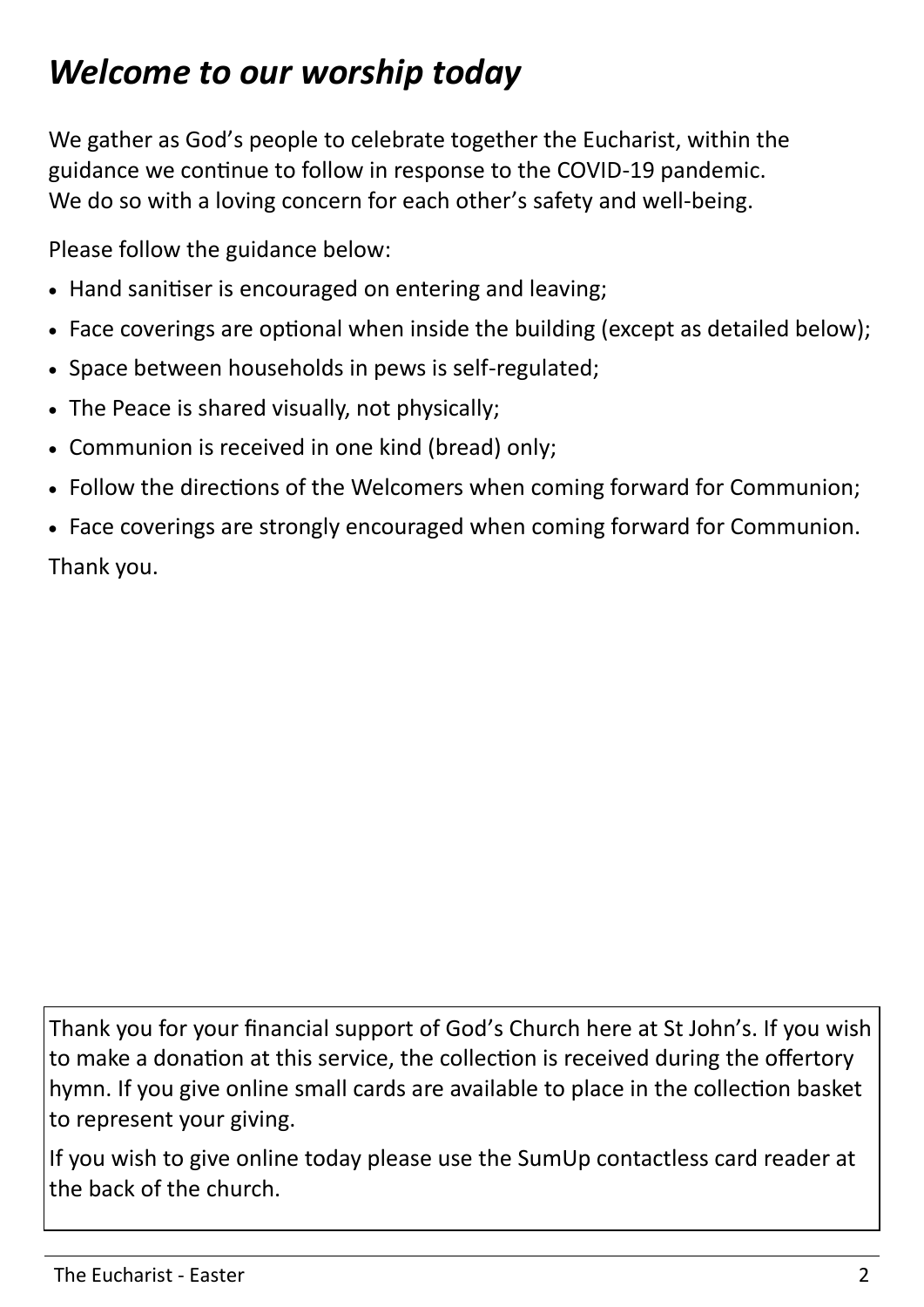## *The Gathering*

*The people are greeted informally.*

*A hymn is sung.*

**The Greeting**

### *The presiding minister says*

We meet in the name of the living God, who is Father, Son and Holy Spirit.

*All* **Amen.**

The Lord be with you

### *All* **and also with you.**

### *This acclamation follows*

Alleluia. Christ is risen.

*All* **He is risen indeed. Alleluia.** 

*Further words of introduction may be said.*

### **Prayers of Penitence**

#### *A minister introduces the confession with these or other suitable words*

Christ our Passover Lamb has been sacrificed for us. Let us therefore rejoice by putting away all malice and evil and confessing our sins with a sincere and true heart. *1 Corinthians 5.7,8*

*With suitable penitential sentences before each bidding*

Lord, have mercy.

*All* **Lord, have mercy.**

Christ, have mercy.

*All* **Christ, have mercy.**

Lord, have mercy.

*All* **Lord, have mercy.**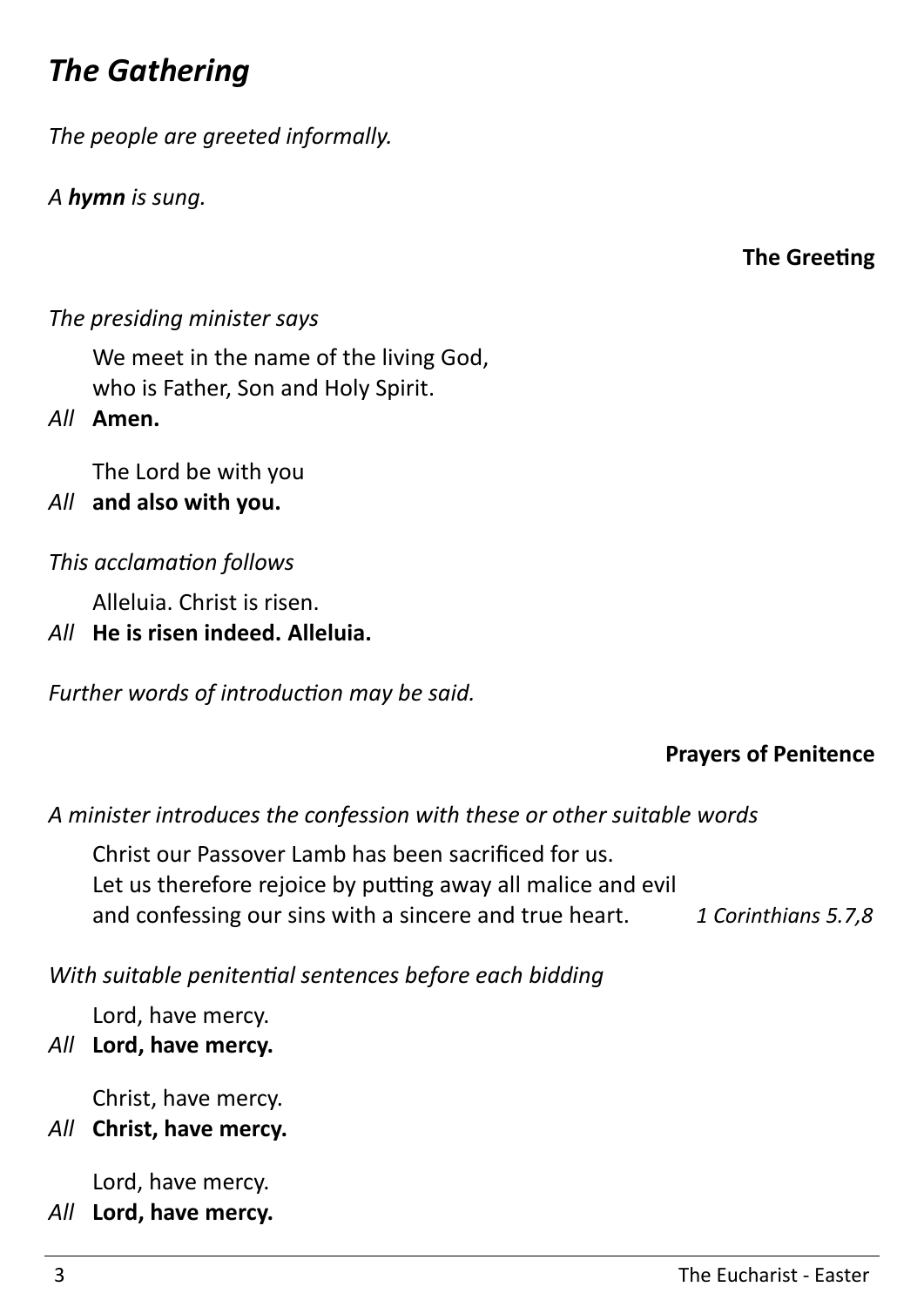*The presiding minister pronounces the absolution and all respond*

#### *All* **Amen.**

**The Gloria**

*The following is sung.*

*All* **Glory to God in the highest, and peace to his people on earth. Lord God, heavenly King, almighty God and Father, we worship you, we give you thanks, we praise you for your glory. Lord Jesus Christ, only Son of the Father, Lord God, Lamb of God, you take away the sin of the world: have mercy on us; you are seated at the right hand of the Father: receive our prayer. For you alone are the Holy One, you alone are the Lord, you alone are the Most High, Jesus Christ, with the Holy Spirit, in the glory of God the Father. Amen.**

### *(or)*

**Glory in the highest, to the God of heaven! Peace to all your people on the earth be given! Mighty God and Father, thanks and praise we bring, singing Alleluia to our heavenly King.** 

**Jesus Christ is risen, God the Father's Son! With the Holy Spirit, you are Lord alone! Lamb once killed for sinners, all our guilt to bear, show us now your mercy, Lord receive our prayer.** 

**Christ the world's true Saviour, high and holy one, seated now and reigning from your Father's throne, Lord and God, we praise you! Highest heaven adores, in the Father's glory all the praise be yours.**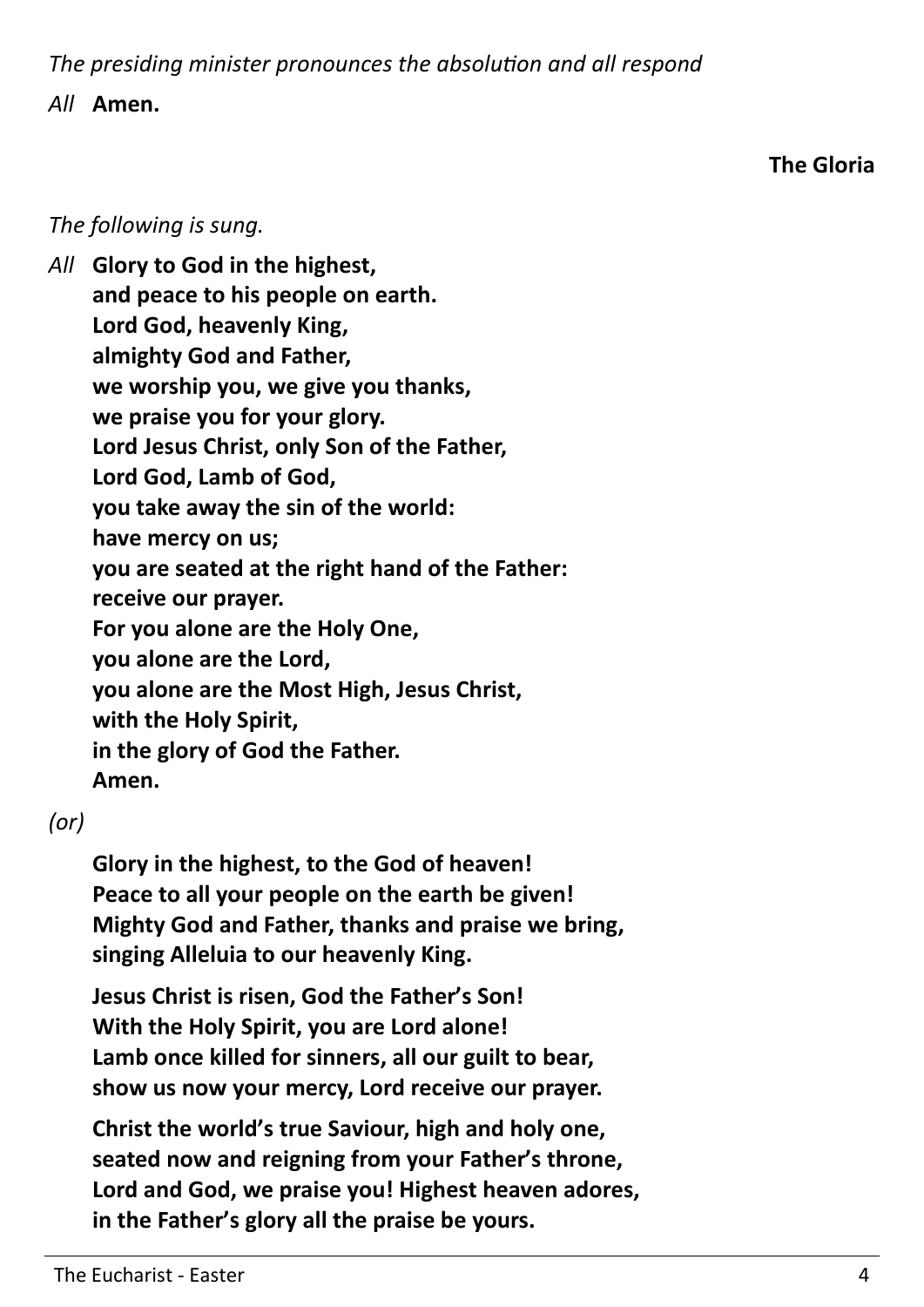*The Collect is said and all respond All* **Amen.**

### *The Liturgy of the Word*

**Readings**

### *At the end the reader says*

This is the word of the Lord.

*All* **Thanks be to God.**

*A hymn is sung.* 

**Gospel Reading**

*An acclamation heralds the Gospel reading using the following words*

Alleluia, alleluia.

I am the first and the last, says the Lord, and the living one;

I was dead, and behold I am alive for evermore.

*All* **Alleluia.**

*When the Gospel is announced the reader says*

The Lord be with you.

*All* **And also with you.**

Hear the Gospel of our Lord Jesus Christ according to *N*.

### *All* **Glory to you, O Lord.**

### *At the end*

This is the Gospel of the Lord.

*All* **Praise to you, O Christ.**

### **Sermon**

*After the sermon we keep a short time of quiet.*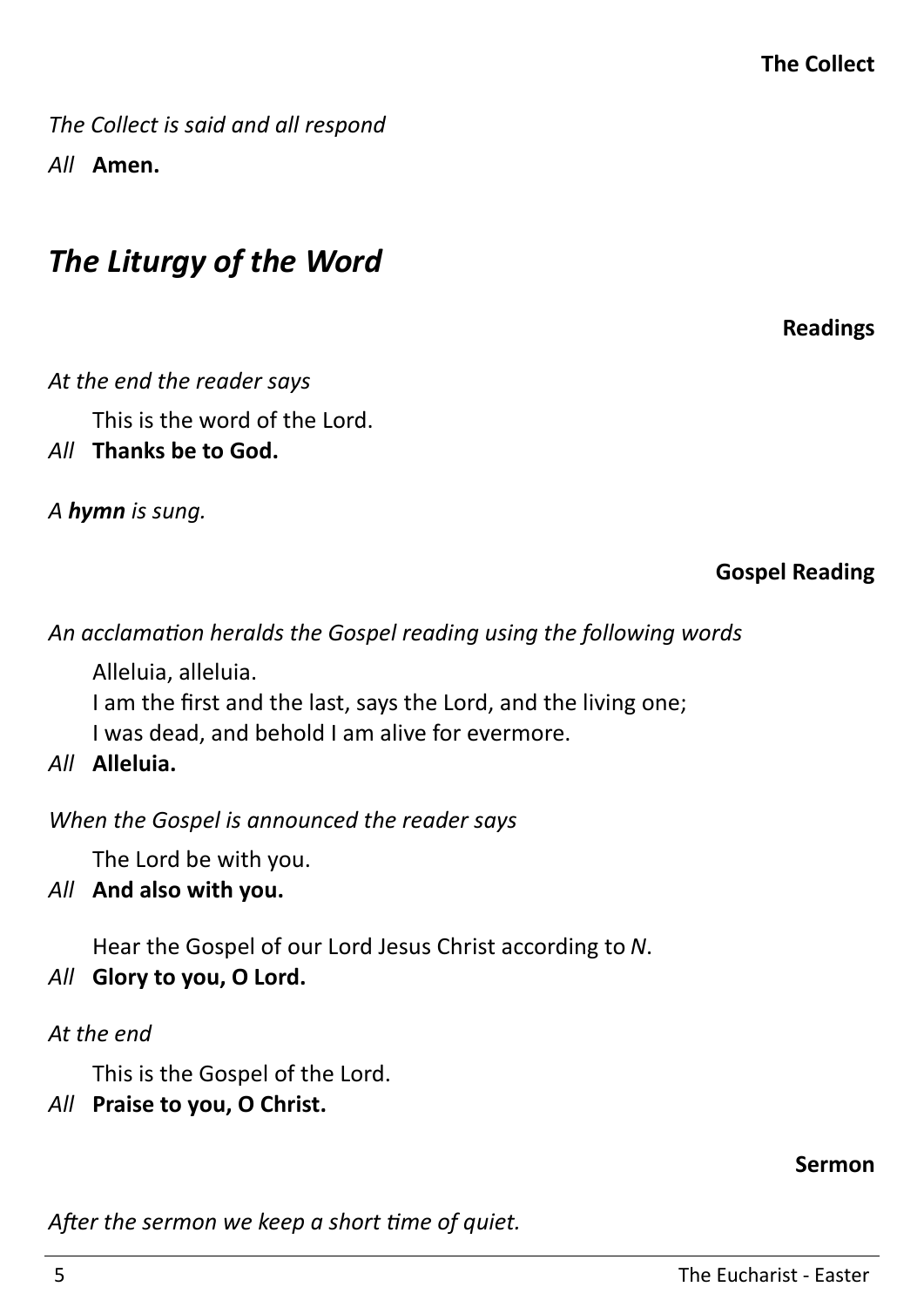*All* **We believe in one God, the Father, the Almighty, maker of heaven and earth, of all that is, seen and unseen. We believe in one Lord, Jesus Christ, the only Son of God, eternally begotten of the Father, God from God, Light from Light, true God from true God, begotten, not made, of one Being with the Father; through him all things were made. For us and for our salvation he came down from heaven, was incarnate from the Holy Spirit and the Virgin Mary and was made man. For our sake he was crucified under Pontius Pilate; he suffered death and was buried. On the third day he rose again in accordance with the Scriptures; he ascended into heaven and is seated at the right hand of the Father. He will come again in glory to judge the living and the dead, and his kingdom will have no end. We believe in the Holy Spirit, the Lord, the giver of life, who proceeds from the Father and the Son, who with the Father and the Son is worshipped and glorified, who has spoken through the prophets. We believe in one holy catholic and apostolic Church. We acknowledge one baptism for the forgiveness of sins. We look for the resurrection of the dead, and the life of the world to come. Amen.**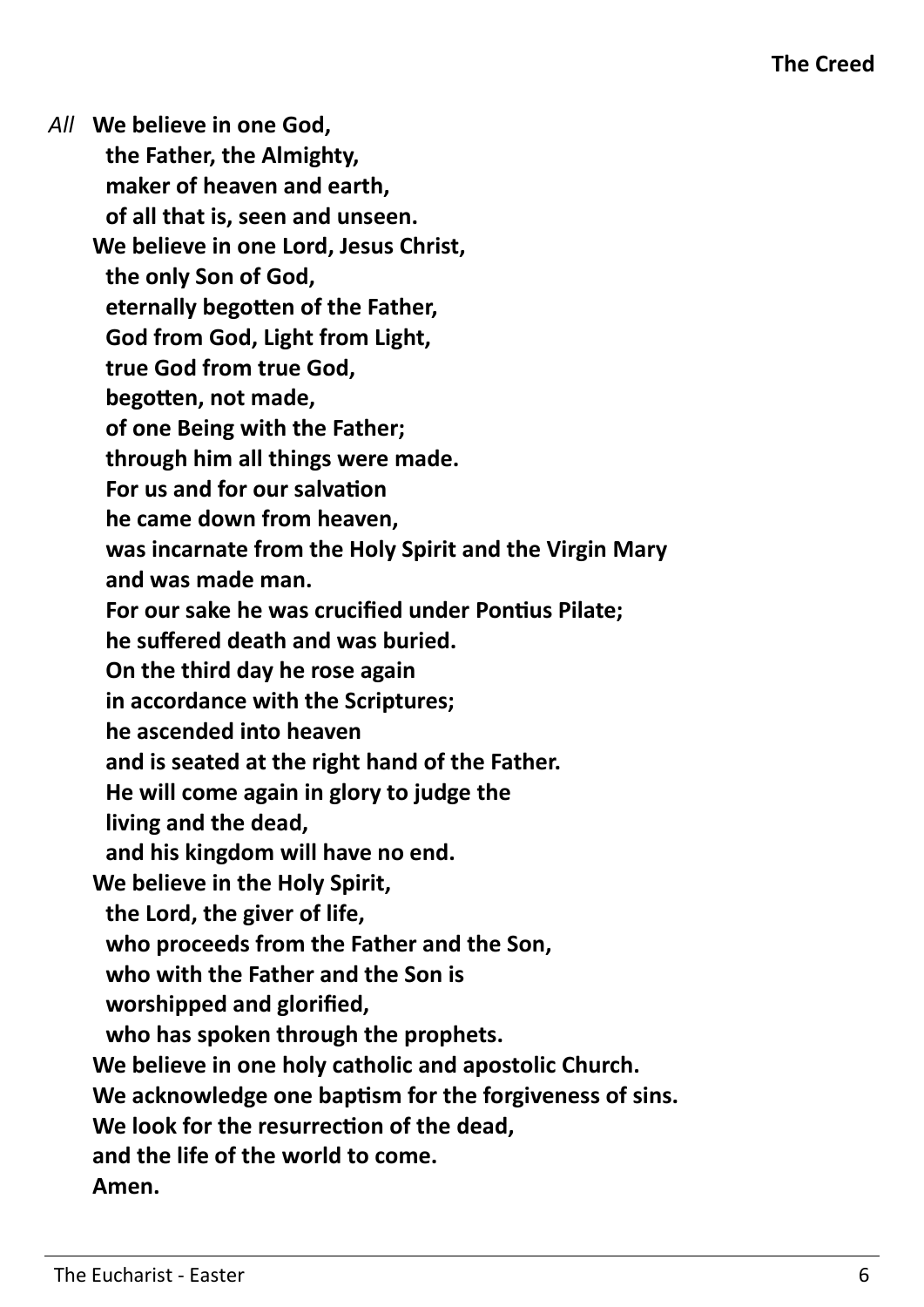*The presiding minister introduces the prayers with these or other suitable words*

On this day that the Lord has made, let us give God the glory and pray for the people God has redeemed.

*The prayers may include the response*

Lord, in your mercy,

*All* **hear our prayer.**

*and end with*

Merciful Father,

*All* **accept these prayers for the sake of your Son our Saviour Jesus Christ. Amen.**

# *The Liturgy of the Sacrament*

**The Peace**

| The presiding minister introduces the Peace with these words                          |                |
|---------------------------------------------------------------------------------------|----------------|
| The risen Christ came and stood among his disciples<br>and said, 'Peace be with you'. |                |
| Then were they glad when the saw the Lord. Alleluia.                                  | John 20.19, 20 |

The peace of the risen Lord be always with you *All* **and also with you.**

**Preparation of the Table**

*A hymn is sung.*

*The gifts of the people may be gathered and presented. The table is prepared and bread and wine are placed upon it. The presiding minister takes the bread and wine.*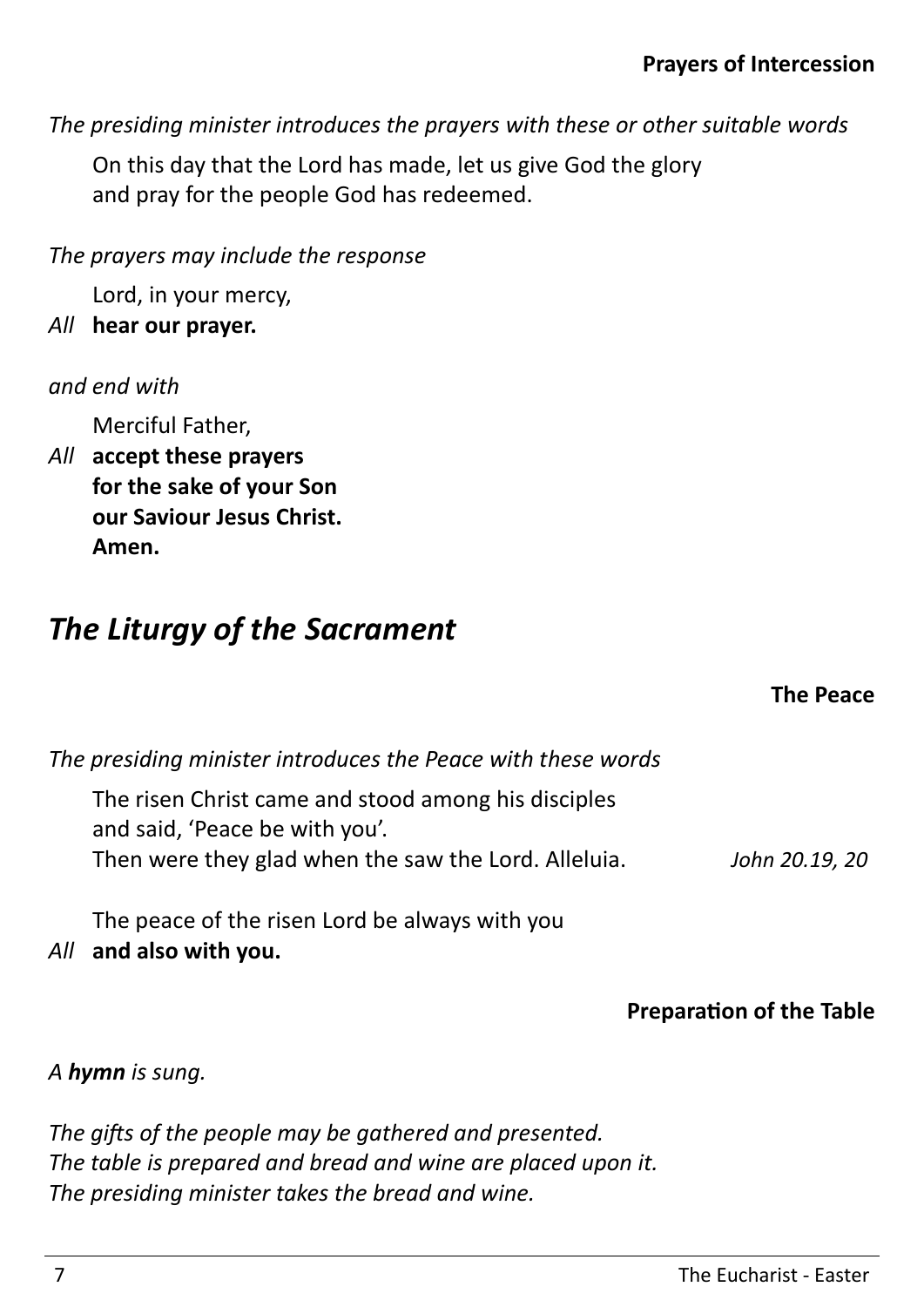*One or more prayers at the preparation of the table may be said.* 

### **The Eucharistic Prayer**

### *The presiding minister says*

The Lord be with you

### *All* **and also with you.**

Lift up your hearts.

### *All* **We lift them to the Lord.**

Let us give thanks to the Lord our God.

*All* **It is right to give thanks and praise.**

*The presiding minister praises God for God's mighty acts and all respond*

*All* **Holy, holy, holy Lord,**

**God of power and might, heaven and earth are full of your glory. Hosanna in the highest. Blessed is he who comes in the name of the Lord. Hosanna in the highest.**

*The presiding minister recalls the Last Supper and this acclamation is used*

Great is the mystery of faith:

*All* **Christ has died: Christ is risen: Christ will come again.** 

*The prayer continues and leads into the doxology, to which all respond boldly*

…for ever and ever.

*All* **Amen.** 

**The Lord's Prayer**

Rejoicing in God's new creation, as our Saviour taught us, so we pray

*All* **Our Father in heaven, hallowed be your name, your kingdom come, your will be done,**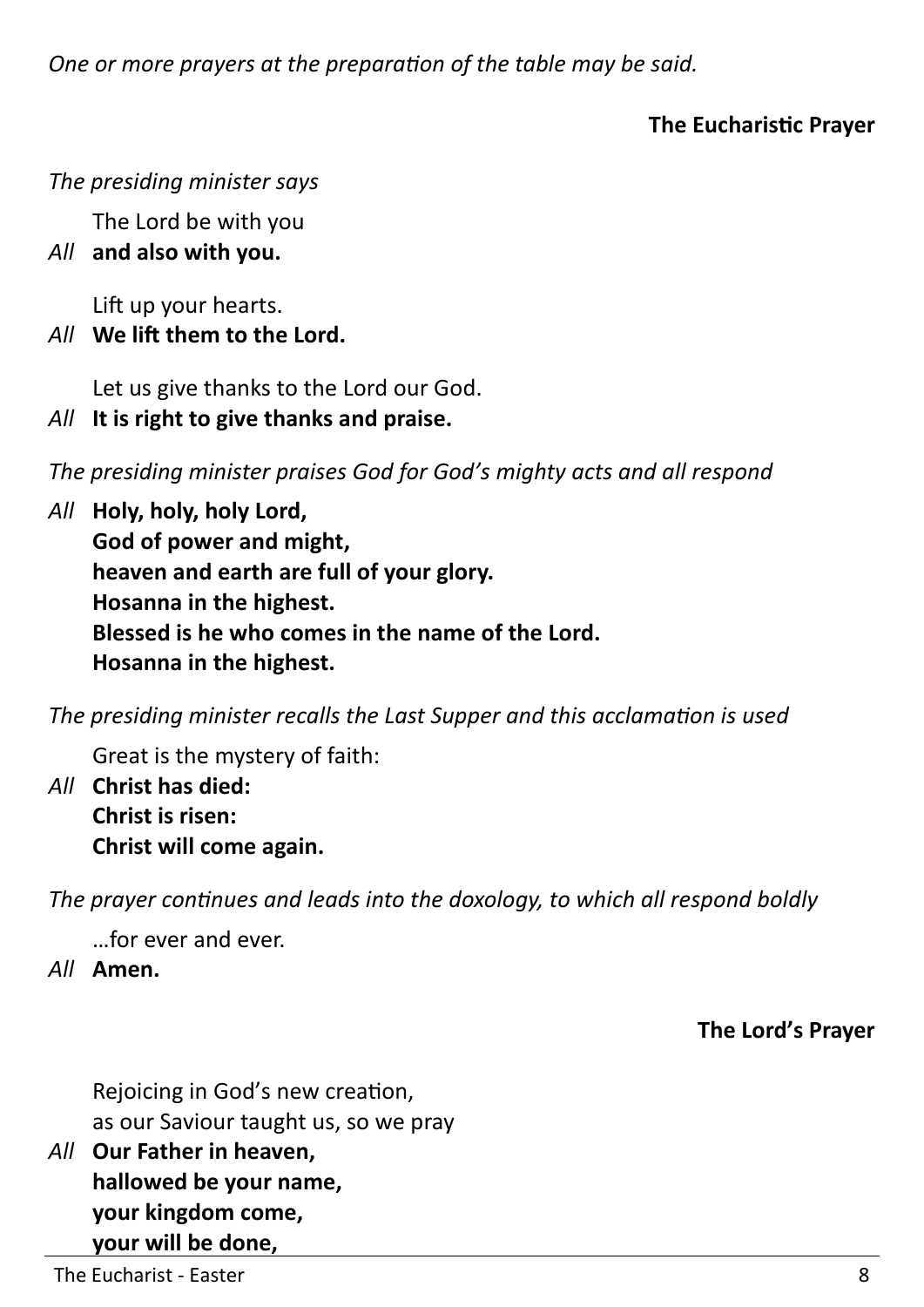**on earth as in heaven. Give us today our daily bread. Forgive us our sins, as we forgive those who sin against us. Lead us not into temptation, but deliver us from evil. For the kingdom, the power and the glory are yours, now and for ever. Amen.**

**Breaking of the Bread**

*The presiding minister breaks the consecrated bread.*

We break this bread to share in the body of Christ.

*All* **Though we are many, we are one body, because we all share in one bread.**

### *The* Agnus Dei *is sung*

*All* **Jesus, Lamb of God, have mercy on us.**

> **Jesus, bearer of our sin, have mercy on us.**

**Jesus, redeemer of the world, grant us peace.**

### **Giving of Communion**

*The presiding minister says the following invitation to communion*

Alleluia. Christ our Passover is sacrificed for us.

### *All* **Therefore let us keep the feast. Alleluia.**

*The presiding minister says* 

The body of Christ keep you in eternal life.

*The presiding minister & people receive communion.*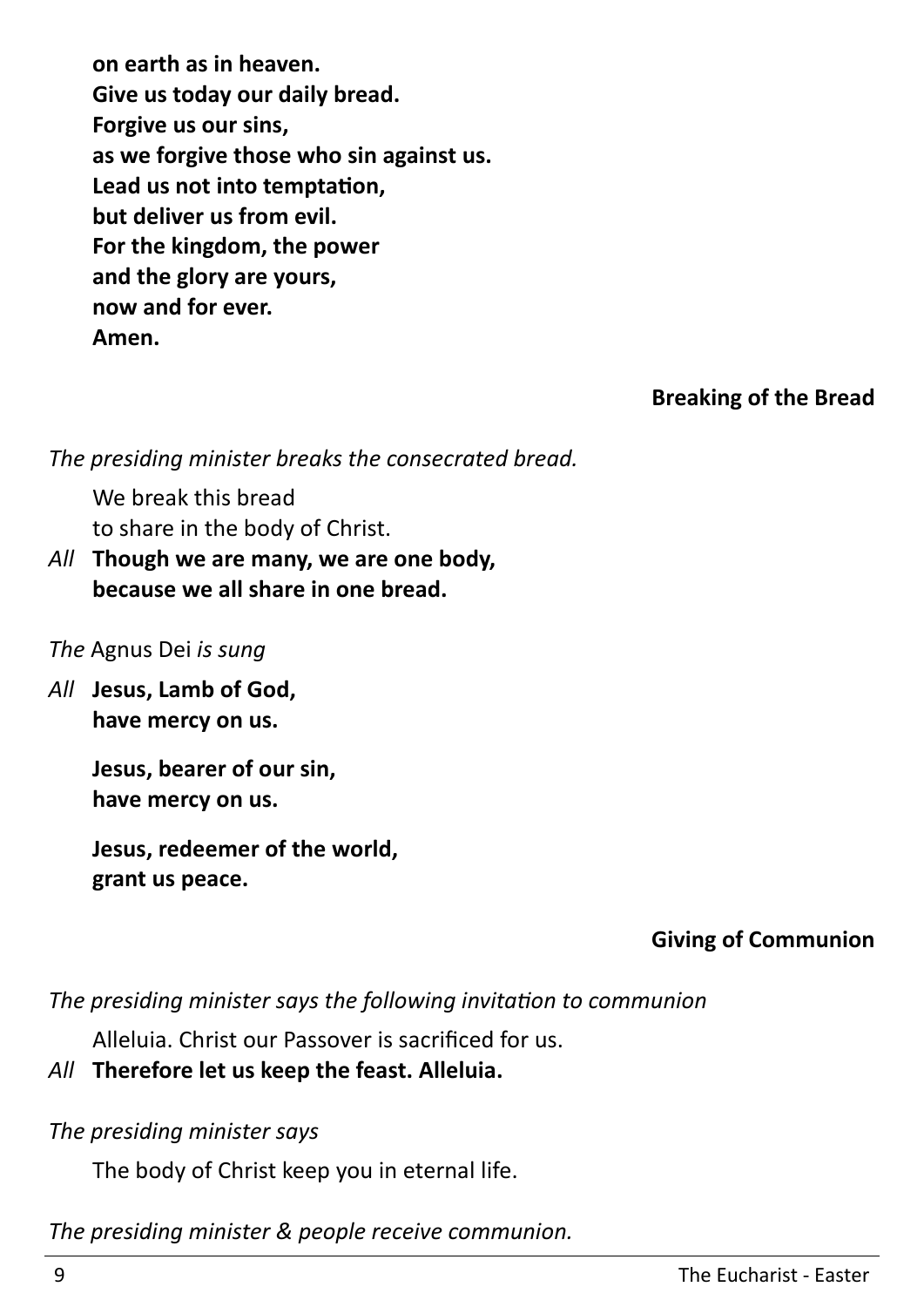*During the administration of communion, anyone who does not wish to receive communion is invited to give thanks for the saving death and resurrection of Jesus and ask him to be with them now.* 

Thanks be to you, Lord Jesus Christ, for all the benefits you have given me, for all the pains and insults you have borne for me. Since I cannot now receive you sacramentally, I ask you to come spiritually into my heart. O most merciful redeemer, friend and brother, may I know you more clearly, love you more dearly, and follow you more nearly, day by day. Amen. *After the Prayer of St Richard of Chichester*

**Prayer after Communion**

*Silence is kept.*

*The Post Communion prayer is said.*

### *The following prayer is said*

*All* **Father of all,**

**we give you thanks and praise, that when we were still far off you met us in your Son and brought us home. Dying and living, he declared your love, gave us grace, and opened the gate of glory. May we who share Christ's body live his risen life; we who drink his cup bring life to others; we whom the Spirit lights give light to the world. Keep us firm in the hope you have set before us, so we and all your children shall be free, and the whole earth live to praise your name; through Christ our Lord. Amen.**

*The Diocesan Vision Prayer is said*

*All* **Heavenly Father, we embrace your call for us**

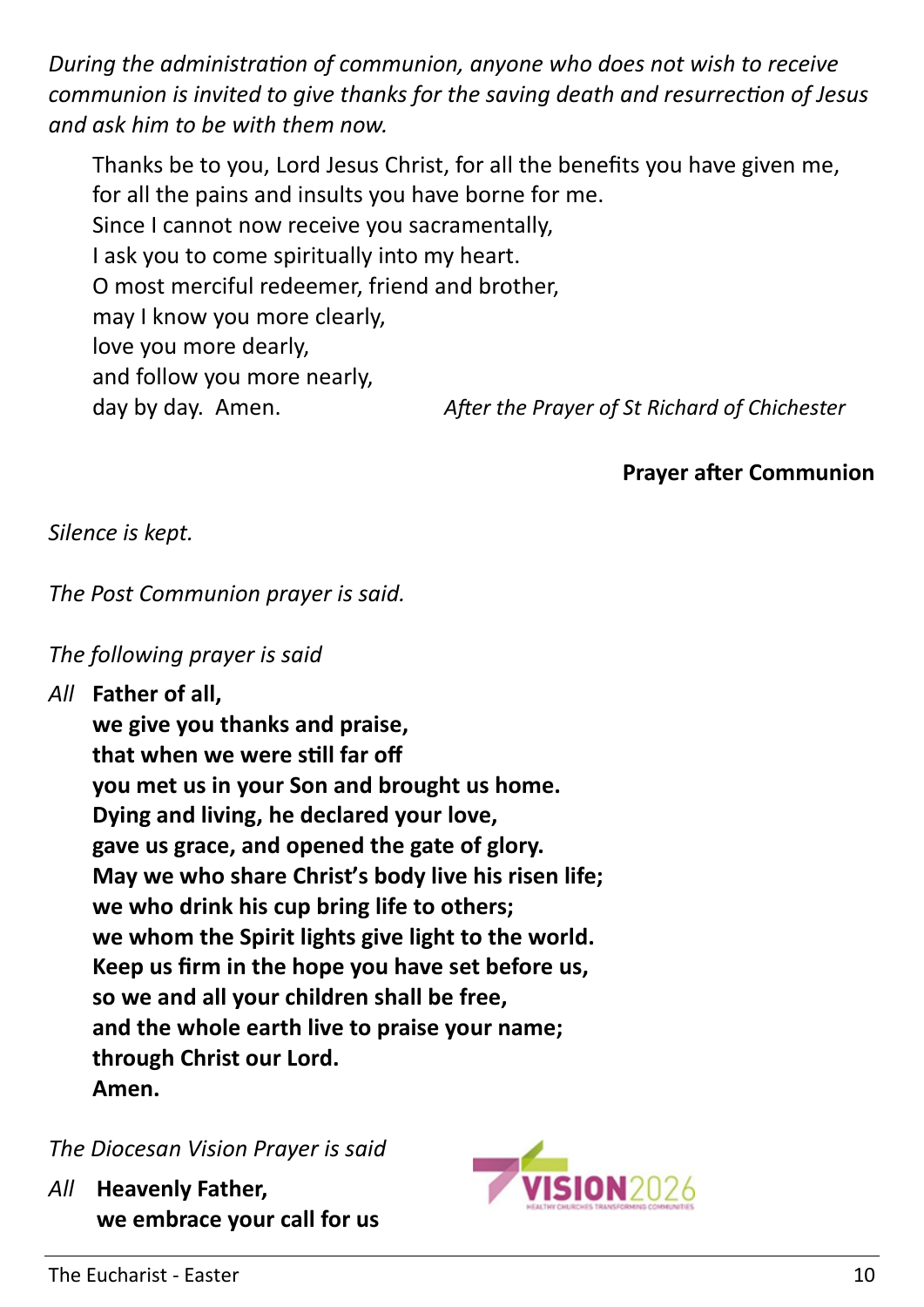**to make disciples, to be witnesses, to grow leaders and inspire children and young people. Give us eyes to see your vision, ears to hear the prompting of your Spirit and courage to follow in the footsteps of your Son, our Lord and Saviour Jesus Christ. Amen.** 

### *The Dismissal*

*Notices are given.*

*A hymn is sung.*

**Blessing**

### *The presiding minister says*

The Lord be with you.

### *All* **And also with you.**

*The presiding minister pronounces the blessing to which all respond boldly*

The God of peace, who brought again from the dead our Lord Jesus, that great shepherd of the sheep, make you perfect in every good work to do his will; and the blessing of God almighty, the Father, the Son and the Holy Spirit, be among you and remain with you always.

*All* **Amen.** 

### *The presiding minister says*

Let us go in the peace of Christ. Alleluia, alleluia.

### *All* **Thanks be to God. Alleluia, alleluia.**

*The ministers and people depart.*